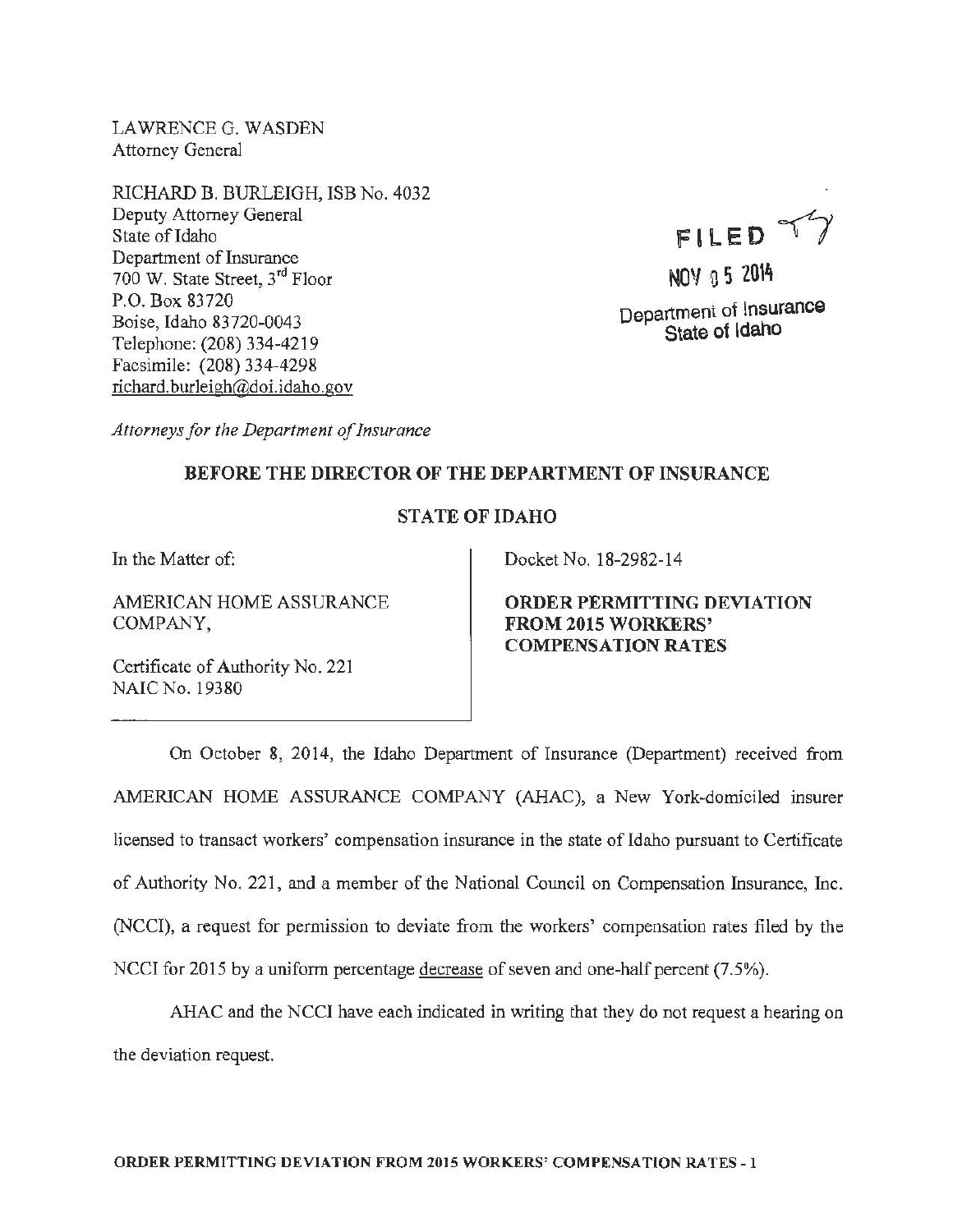The Department's Director (Director), having reviewed and being fully apprised of AHAC's request to deviate from the Idaho workers' compensation premium rates filed by the NCCI for 2015, and the requirements of Idaho Code § 41-1614, has determined that the requested rate deviation is justified.

NOW, THEREFORE, IT IS HEREBY ORDERED, pursuant to Idaho Code§ 41~1614, that AHAC's request to deviate by a uniform percentage decrease of seven and one-half percent  $(7.5%)$  from the workers' compensation rates filed by the NCCI for 2015, exclusive of terrorism rates, is GRANTED. This deviation from the Idaho workers' compensation premium rates filed by the NCCI for 2015 shall take effect on January 1, 2015, and shall remain in effect for one year from that date unless terminated sooner with the approval of the Director.

DATED this  $\frac{5}{\sqrt{}}$  day of November, 2014.

STATE OF IDAHO DEPARTMENT OF INSURANCE

William Jeal Director